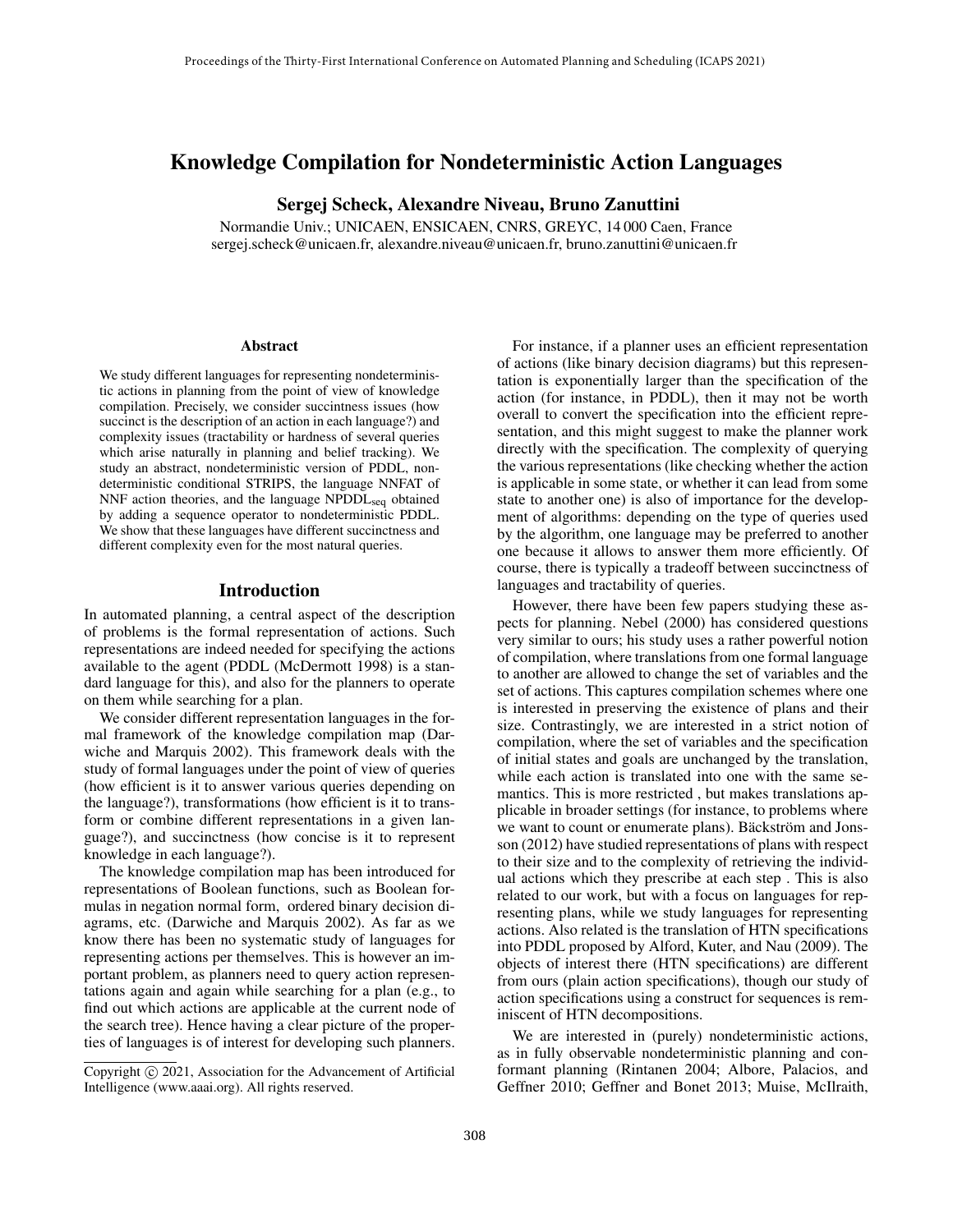and Belle 2014; To, Son, and Pontelli 2015; Geffner and Geffner 2018). We also focus on propositional domains, in which states are assignments to a given set of propositions.

We consider four representation languages: NPDDL, which is a grounded, nondeterministic version of PDDL, a language typically used for specifying actions (by a domain expert); NSTRIPS, a nondeterministic version of conditional STRIPS; NNF action theories, which are typically used as an internal representation by solvers (Cimatti, Roveri, and Traverso 1998; To, Son, and Pontelli 2015); and  $NPODL<sub>sea</sub>$ , obtained by enriching NPDDL by a sequence operator, like in DL-PA (Balbiani, Herzig, and Troquard 2013). Despite different typical uses, these are all languages for representing actions (as nondeterministic mappings from states to states). We choose these because they use different constructs, different structural restrictions on expressions, and different representations of persisting values. Our midterm goal is to give a systematic picture of languages arising from combinations of such constructs and restrictions.

Orthogonally, we also study two concrete representations of expressions, as syntactic *trees* or as more compact *circuits*, where identical subexpressions are not repeated. The former representation gives a natural measure of the size of action specifications, while the latter is more compact and is the one typically used for algorithmic efficiency (in particular for binary decision diagrams (Bryant 1992)).

We first give background about actions and logic, then we define the action languages which we consider. We then give our results: polynomial-time translations between the languages, then results about the complexity of queries, and finally separation results, which allow us to determine the relative succinctness of the languages. Finally, we conclude.

# Preliminaries

We consider a countable set of propositional *state* variables  $\mathbb{P} = \{p_i \mid i \in \mathbb{N}\}\.$  Let  $P \subset \mathbb{P}$  be a finite set of state variables; a subset of *P* is called a *P-state*, or simply a *state*. The intended interpretation of a state  $s \in 2^P$  is the assignment to P in which all variables in *s* are true, and all variables in  $P \setminus s$ are false. For instance, for  $P = \{p_1, p_2, p_3\}$ ,  $s = \{p_1, p_3\}$  denotes the state in which  $p_1$ ,  $p_3$  are true and  $p_2$  is false. We write  $V(\varphi)$  for the set of variables occuring in an expression  $\varphi$ ; note that expressions may involve both variables in  $\mathbb P$  and variables not in P, so in general we do *not* have  $V(\varphi) \subseteq P$ .

Actions We consider (purely) nondeterministic actions, which map states to sets of states. Hence a single state may have several successors through the same action.

**Definition 1** (action). Let  $P \subset \mathbb{P}$  be a finite set of variables. A *P*-action is a mapping a from  $2^P$  to  $2^{(2^P)}$ . The states in *a*(*s*) are called *a-successors* of *s*.

Note that *a*(*s*) is defined for all states *s*. We will consider *a* to be *applicable* in *s* if and only if  $a(s) \neq \emptyset$ .

Example 2. Consider a hunting example, described by whether the rabbit is in sight and/or alive, and whether the rifle is loaded. Let  $P = \{ \text{in\_sight}, \text{ alive}, \text{loaded} \}.$ 

The action shoot\_rabbit can be described as "if alive then: if loaded and in sight, then not loaded, and either alive and not in sight, or not alive and in sight; otherwise state unchanged". The action is applicable only if the rabbit is alive (otherwise it is not sensible to shoot at him). Then, if the hunter is ready to shoot (the rifle is loaded and he sees the rabbit), he shoots the rabbit (he might miss the rabbit who hears the shot and runs away, so the action is nondeterministic), and if he is not ready to shoot, then nothing happens.

Let  $s = \{ \text{in\_sight}, \text{ alive}, \text{ loaded} \}$  be the state where all variables are true. Then shoot\_rabbit $(s)$  is the set of states ("successors")  $\{s', s''\}$  with  $s' = s \setminus \{loaded, in\_sight\}$ {alive} and  $s'' = s \setminus \{ \text{loaded}, \text{alive} \} = \{ \text{in\_sight} \}.$ 

We now introduce a formal setting for studying different *representations* of actions.

Definition 3 (action language). An *action language* is an ordered pair  $\langle L, I \rangle$ , where *L* is a set of expressions and *I* is a partial function on  $L \times 2^{\mathbb{P}}$  such that, when defined on  $\alpha \in L$ and  $P \subset \mathbb{P}$ ,  $I(\alpha, P)$  is a *P*-action.

We call the expressions in *L action descriptions*, and call *I* the *interpretation function* of the language. Observe that those sets *P*'s such that  $I(\alpha, P)$  is defined are *a priori* not related to  $V(\alpha)$ ;  $\alpha$  may involve auxiliary variables (not in P) which are not part of the state descriptions, and dually, a state may assign variables of P which do not occur in  $\alpha$ . If *L*,*I*,*P* are fixed or clear from the context, then we write  $\alpha(s)$ instead of  $I(\alpha, P)(s)$  for the set of all  $\alpha$ -successors of *s*.

Definition 4 (translation). A *translation* from an action language  $\langle L_1, I_1 \rangle$  to another language  $\langle L_2, I_2 \rangle$  is a function  $f: L_1 \times 2^{\mathbb{P}} \to L_2$  such that  $I_1(\alpha, P) = I_2(f(\alpha, P), P)$  holds for all  $\alpha \in L_1$  and  $P \subset \mathbb{P}$  such that  $I_1(\alpha, P)$  is defined.

In words, this means that the  $L_1$ -expression  $\alpha$  and the  $L_2$ expression  $f(\alpha, P)$  describe the same *P*-action. Again, when *P* is clear from the context, we write  $f(\alpha)$  for  $f(\alpha, P)$ .

The translation *f* is said to be *polynomial-time* if it can be computed in time polynomial in the size of  $\alpha$  and  $P$ , and *polynomial-size* if the size of  $f(\alpha, P)$  is bounded by a fixed polynomial in the size of  $\alpha$  and P. Clearly, a polynomialtime translation is necessarily also a polynomial-size one, but the converse is not true in general.

**Negation Normal Form** A Boolean formula  $\varphi$  over a set *Q* of variables is in *negation normal form* (NNF) if it is built up from literals using conjunctions and disjunctions, *i.e.*, if it is generated by the grammar  $\varphi ::= q \mid \neg q \mid \varphi \land \varphi \mid \varphi \lor \varphi$ ϕ, where *q* ranges over *Q*. Like other expressions, *Q* may involve state variables (in P) and other variables (not in P).

The set of NNF formulas is complete, i.e., any Boolean function can be described by an NNF formula. It is important to note that a formula  $\varphi$  with  $V(\varphi) \subseteq Q$  for some set of variables *Q* can be viewed as a formula over *Q* (and the truth value of the corresponding Boolean function does not depend on the variables in  $Q \setminus V(\varphi)$ . For a Boolean formula  $\varphi$ over *Q* and an assignment *t* to *Q*, we write  $t \models \varphi$  ("*t* satisfies  $\varphi$ ") if  $\varphi$  evaluates to true under the assignment *t*. We always use notation  $s, t, \ldots$  for states,  $a, b, \ldots$  for actions,  $\alpha, \beta, \ldots$ for action descriptions, and  $\varphi, \psi, \dots$  for logical formulas.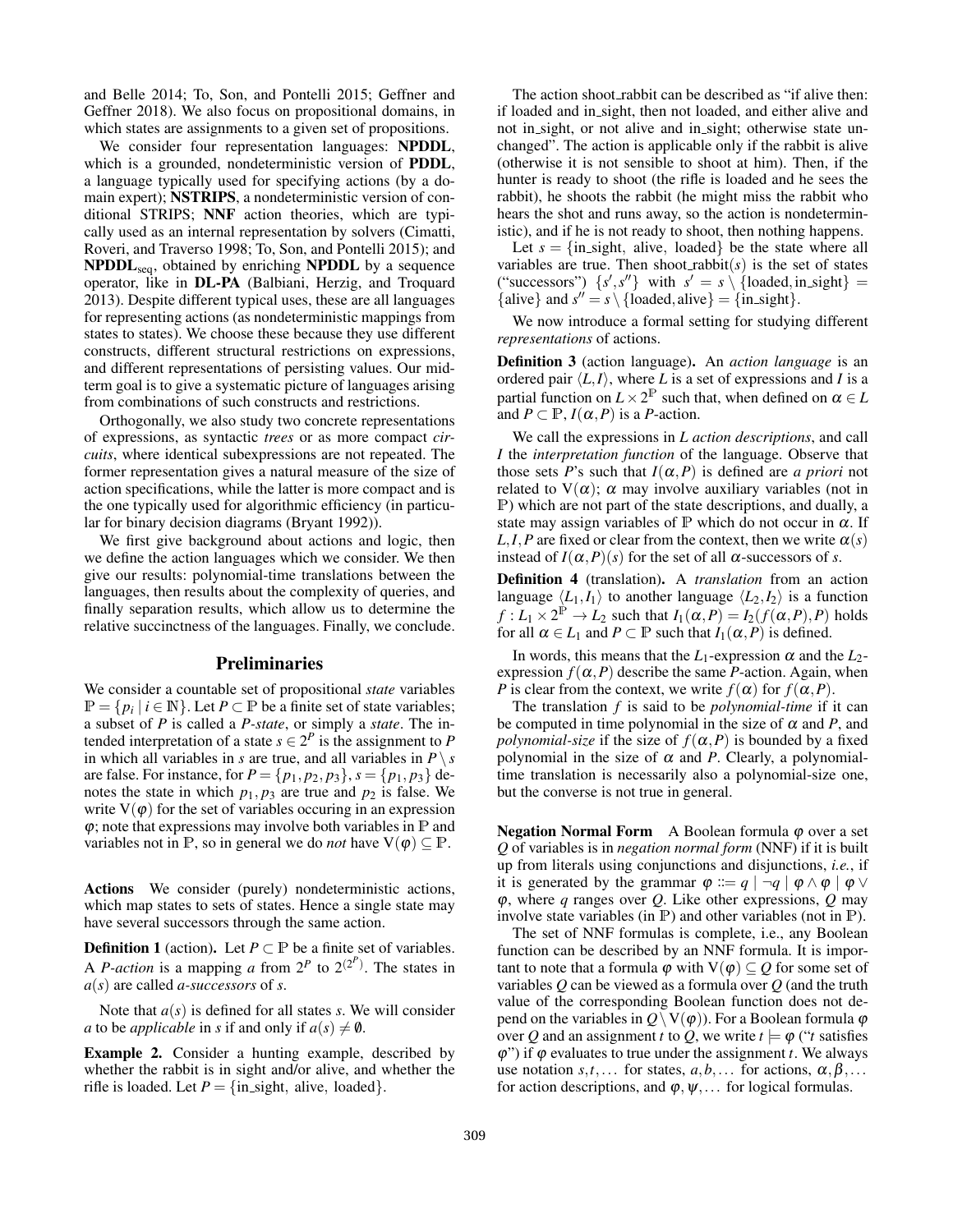# Action Languages

The first language which we consider is the well-known planning domain description language (PDDL). This language is a standardized one used for specifying actions at the relational level, widely used as an input for planners, especially in the international planning competitions (Mc-Dermott 1998; Fox and Long 2002, 2003). Since we are interested in nondeterministic actions, we consider a nondeterministic variant of PDDL inspired by NPDDL (Bertoli et al. 2003), and so as to abstract away from the precise syntax of the specification language, we consider an idealized version. Finally, we consider a grounded (propositional) version.

Definition 5 (NPDDL). An NPDDL *action description* is an expression  $\alpha$  generated by the grammar

 $\alpha ::= \varepsilon | +p |-p | \varphi \rhd \alpha | (\alpha \cup \alpha) | \alpha \sqcap \alpha$ 

where  $p$  ranges over  $\mathbb P$  and  $\varphi$  over formulas in NNF over  $\mathbb P$ . Intuitively,

- $\varepsilon$  describes the action with no effect ( $\forall s: \varepsilon(s) = \{s\}$ ),
- $+p$  (resp.  $-p$ ) is the action which sets *p* true (resp. false),
- $\bullet \; >$  denotes conditional execution,
- ∪ denotes (exclusive) nondeterministic choice,
- $\bullet$   $\Box$  denotes simultaneous execution,

and, importantly, variables not explicitly set by the action are assumed to keep their value. Also observe that auxiliary variables are not allowed — only variables in P can occur.

We insist that this syntax is an idealization of nondeterministic (grounded) PDDL; for instance, the action which we write  $\overline{x}$   $\triangleright$   $(+y \cup (-y \sqcap +z))$  would be written

when *x* (oneof *y* (and (not *y*) *z*))

with the syntax of NPDDL (Bertoli et al. 2003).

In order to define the interpretation function *I* of NPDDL, we first introduce a function *J* which for given  $\alpha$ , *P*, *s* with  $V(\alpha) \subseteq P$  and  $s \subseteq P$ , gives a set of ordered pairs  $\langle Q^+, Q^- \rangle$ , where  $Q^+$  (resp.  $Q^-$ ) is a set of variables of *P* which are *explicitly* set to true (resp. to false) by  $\alpha$  when executed in *s* (the other variables being left unchanged from *s*):

• 
$$
J(\varepsilon, P, s) \coloneqq {\langle \langle \emptyset, \emptyset \rangle \},}
$$

• 
$$
J(+p, P, s) \coloneqq \{ \langle \{p\}, \emptyset \rangle \}
$$
, and  $J(-p, P, s) \coloneqq \{ \langle \emptyset, \{p\} \rangle \}$ ,

- $J(\varphi \triangleright \alpha, P, s) := J(\alpha, P, s)$  if  $s \models \varphi$ , and  $J(\varphi \triangleright \alpha, P, s) :=$  $\{\langle \emptyset, \emptyset \rangle\}$  if  $s \not\models \varphi$ ,
- $J(\alpha \cup \beta, P, s) := J(\alpha, P, s) \cup J(\beta, P, s),$
- $\bullet$   $J(\alpha\sqcap\beta, P, s)\coloneqq \{\langle \mathcal{Q}^+_\alpha \cup \mathcal{Q}^+_\beta \rangle\}$  $\frac{1}{\beta}, Q_{\alpha}^{-} \cup Q_{\beta}^{-}$  $\langle Q^+_{\alpha},Q^-_{\alpha}\rangle \in J(\alpha,$  $(P, s)$ ,  $\langle Q_B^+$  $^+_\beta, \mathcal{Q}^-_\beta$  $\ket{\overline{\beta}} \in J(\beta, P, s), Q^+_\alpha \cap Q^-_\beta = Q^-_\alpha \cap Q^+_\beta = \emptyset\}$

where the last line can be read "when executed in *s*,  $\alpha \cap \beta$  has all those effects which are the consistent union of an effect of  $\alpha$  in *s* and one of  $\beta$  in *s*". As an example, for  $\alpha = (+p_1 \cup (-p_2 \sqcap +p_3)) \sqcap (-p_2 \cup$  $+ p_2$ ),  $P = \{p_1, p_2, p_3\}$ , and any *s*, we have  $J(\alpha, P, s) =$  $\{\langle \{p_1\}, \{p_2\} \rangle, \langle \{p_1, p_2\}, \emptyset \rangle, \langle \{p_3\}, \{p_2\} \rangle\},$  since in the last combination,  $-p_2 \Box + p_3$  and  $+p_2$  are not consistent.<sup>1</sup>

Then the interpretation function just formalizes the fact that the other variables retain their value; for all NPDDL expressions  $\alpha$  and sets of variables *P* with  $V(\alpha) \subseteq P \subset P$ ,  $\forall s \subseteq P : I(\alpha, P)(s) \coloneqq \{(s \cup Q^+) \setminus Q^- | \langle Q^+, Q^- \rangle \in J(\alpha, P, s)\}$ and *I*( $\alpha$ , $Q$ ) is undefined for  $Q \not\supseteq V(\alpha)$ .

Note that the expression  $+p\sqcap-p$  (for an arbitrary  $p \in \mathbb{P}$ ) defines an action with no successor (which can be interpreted as an execution failing). We use  $\perp$  as a shorthand for it (hence *I*(⊥,*P*)(*s*) =  $\emptyset$  for all *P* ⊆  $\mathbb{P}, s \subseteq P$ ).

Example 6 (continued). The following is an NPDDL action description for the action shoot rabbit of Example 2.

$$
(\neg alive \rhd \bot) \sqcap \left( \begin{array}{c} (alive \wedge in\_sight \wedge loaded) \\ \rhd (-loaded \sqcap (-in\_sight \cup -alive)) \end{array} \right)
$$

We also study a natural extension of conditional STRIPS to nondeterministic actions.

Definition 7 (NSTRIPS). An NSTRIPS *action description* is an NPDDL expression of the form

$$
\bigcap\nolimits_{i \in I} \varphi_i \rhd ((\ell_i^{1,1} \sqcap \ldots \sqcap \ell_i^{1,j_1}) \cup \ldots \cup (\ell_i^{k_i,1} \sqcap \ldots \sqcap \ell_i^{k_i,j_{k_i}}))
$$

where each  $\ell_i^{k, j}$  is either  $\bot$ , or  $+p$  or  $-p$  for some  $p \in \mathbb{P}$ .

In words, an NSTRIPS action description specifies a set of conditions so that, when the action is applied in a state *s*, for each condition satisfied by *s* exactly one of the corresponding effects occurs.

Example 8 (continued). The following is an NSTRIPS action description for the action shoot rabbit of Example 2:

$$
\begin{array}{l} (\neg alive \rhd \bot) \\ \sqcap \quad \left( \begin{array}{l} (alive \wedge in\_sight \wedge loaded) \rhd \\ ((-loaded \sqcap -in\_sight) \cup (-loaded \sqcap -alive)) \end{array} \right) \end{array}
$$

The language NSTRIPS is complete, since any action *a* can at least be represented by one condition for each state *s* (satisfied by exactly *s*), associated to either (1) a choice  $(\cup)$ between some "conjunctions" of atoms, one conjunction per *a*-successor  $s'$  of  $s$  (setting all variables as in  $s'$ ), or (2) to the degenerate choice of conjunctions  $\bot$ , when  $a(s)$  is empty.

We are also interested in the language NPDDL as extended by the sequential execution operator ";".

Definition 9 (NPDDL<sub>seq</sub>). An NPDDL<sub>seq</sub> action descrip*tion* is an expression  $\alpha$  generated by the grammar

$$
\alpha\ ::= \ \varepsilon\ |+p\ |\ -p\ |\ \varphi \rhd \alpha\ |\ (\alpha \cup \alpha)\ |\ \alpha \sqcap \alpha\ |\ \alpha \, ;\alpha
$$

where  $p$  ranges over  $\mathbb P$  and  $\varphi$  over formulas in NNF over  $\mathbb P$ .

Let us emphasize that ";" is not bound to occur only at the root of the expression. The interpretation function is the same as for NPDDL expressions, augmented with

$$
\forall s \subseteq P: I(\alpha; \beta, P)(s) := \{s' \subseteq P \mid \exists t \in \alpha(s): s' \in \beta(t)\}
$$
**Example 10.** The NPDDL<sub>seq</sub> description

+ 
$$
p_{even}
$$
;  
\n
$$
(+ p_1 \sqcap (p_{even} \rhd - p_{even}) \sqcap (\neg p_{even} \rhd + p_{even})) \cup -p_1;
$$
\n...  
\n
$$
(+ p_n \sqcap (p_{even} \rhd - p_{even}) \sqcap (\neg p_{even} \rhd + p_{even})) \cup -p_n;
$$
\n
$$
\neg p_{even} \rhd \bot
$$

describes an action which maps any state to the set of all states with an even number of  $p_i$ 's, and  $p_{even}$ , set to true.

<sup>&</sup>lt;sup>1</sup>Note that this is in contrast to the usual semantics of STRIPS, where addition would override deletion, thus "forgetting" −*p*2.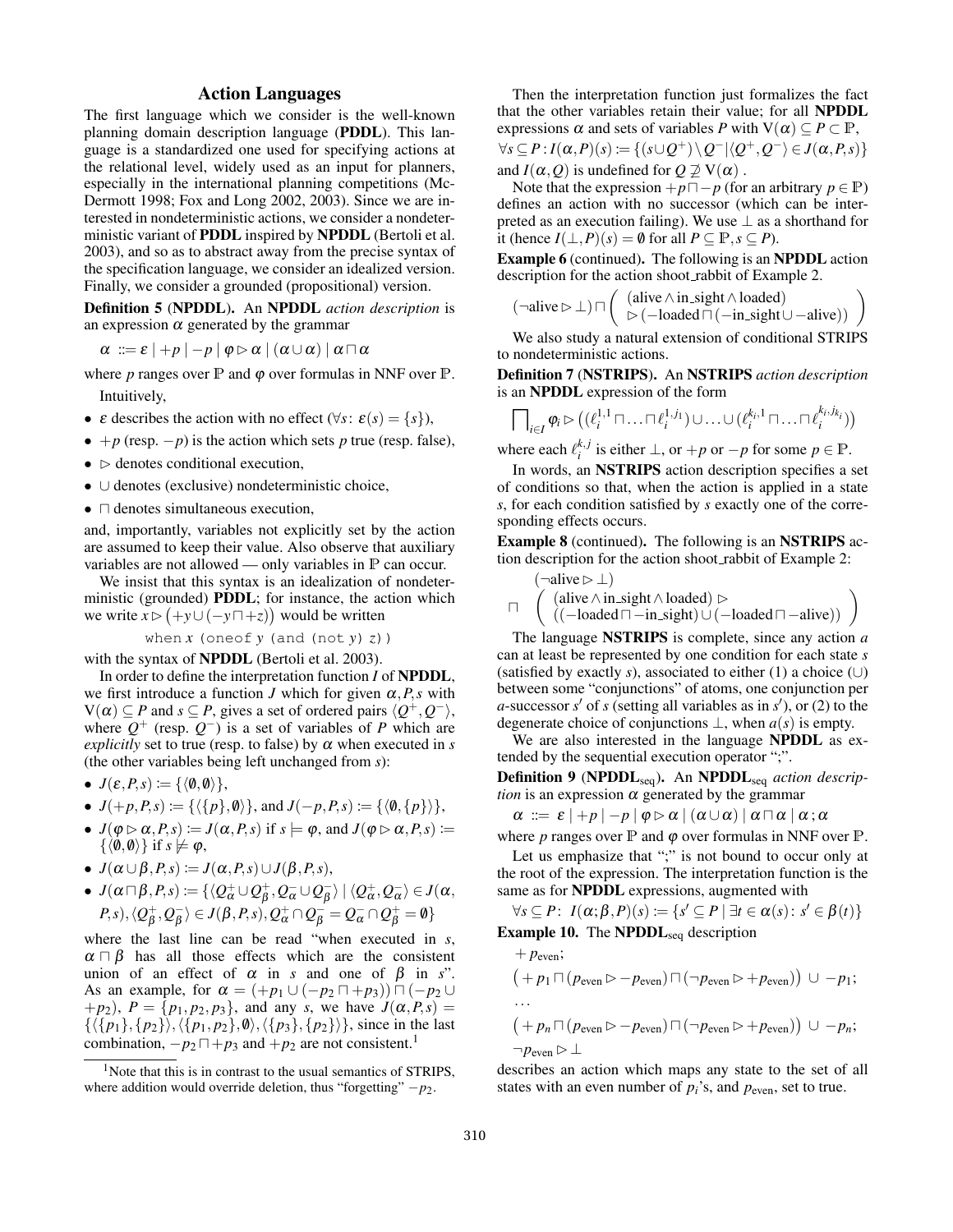Since NSTRIPS is a sublanguage of NPDDL and  $N\text{PDDL}_{seq}$ ,  $N\text{PDDL}$  and  $N\text{PDDL}_{seq}$  are also complete.

We finally define the language of (NNF) action theories. Such representations are typically used by planners which reason explicitly on *sets of states* (aka *belief states*), since they allow for symbolic operations on belief states (Cimatti and Roveri 2000; Bryce, Kambhampati, and Smith 2006; To, Son, and Pontelli 2015). Note that such planners in fact use more efficient representations, like OBDDs or DNFs, which are defined by further restrictions on NNF. However, as our results show, NNF action theories are already more efficient (for queries) but larger (less succinct) than the other languages which we study, so this holds for all sublanguages of NNF, too. Then a sublanguage of NNF to work with can be chosen using the knowledge compilation map for Boolean functions (Darwiche and Marquis 2002).

To prepare the definition we associate an auxiliary variable  $p' \notin \mathbb{P}$  to each variable  $p \in \mathbb{P}$ ;  $p'$  denotes the value of  $p$ *after* the action took place, while *p* denotes the value *before*.

Definition 11 (NNFAT). An NNFAT *action description* is a Boolean formula  $\alpha$  in NNF over  $P_{\alpha} \cup \{p' \mid p \in P_{\alpha}\}\)$  for some set of state propositions  $P_\alpha \subset \mathbb{P}$ .

The interpretation of an **NNFAT** action description  $\alpha$  is defined for all  $P \subseteq P$  such that  $P \supseteq V(\alpha) \cap P$  (that is, when all state propositions have a value) by

 $\forall s \subseteq P$ :  $I(\alpha, P)(s) = \{s' \mid s \cup \{p' \mid p \in s'\} \models \alpha\}$ where  $s \cup \{p' \mid p \in s'\}$  is the assignment to  $P \cup \{p' \mid p \in P_\alpha\}$ induced by  $s, s'$ . For  $P \not\supseteq V(\alpha) \cap \mathbb{P}$ ,  $I(\alpha, P)$  is not defined. In words, an NNFAT expression represents the set of all ordered pairs  $\langle s, s' \rangle$  such that *s'* is a successor of *s*, as a Boolean formula over variables in  $\mathbb{P} \cup \{p' \mid p \in \mathbb{P}\}.$ 

Importantly, NNFAT does not assume persistency of values, so that if, for example, a variable does not appear at all in an NNFAT expression, then this means that its value after the execution of the action can be arbitrary. For instance,  $I(p'_1 \vee \neg p_2, \{p_1, p_2, p_3\}) (\{p_2\}) =$ {{*p*1},{*p*1, *p*2},{*p*1, *p*3},{*p*1, *p*2, *p*3}}

Obviously, every action can be represented in NNFAT, since NNF is a complete language for Boolean functions.

Example 12 (continued). The action shoot\_rabbit of Example 2 can be written as follows (using  $\rightarrow$  and  $\not{\leftrightarrow}$  for readability, but keeping in mind that they are shorthand notation for longer NNF formulations):

alive

$$
\wedge\left(\begin{array}{c}(\text{loaded}\wedge\text{in\_sight})\\ \to & \neg \text{loaded}' \wedge\left(\begin{array}{c}(\text{in\_sight}' \wedge \neg \text{alive}')\\ \vee\,(\neg \text{in\_sight}' \wedge \text{alive}')\end{array}\right)\end{array}\right)\\ \wedge\left(\left(\begin{array}{c}(\text{alive}\not\leftrightarrow\text{alive}')\\ \vee\,(\text{in\_sight}\not\leftrightarrow\text{in\_sight}')\end{array}\right)\to\left(\begin{array}{c}\text{loaded}\\ \wedge\text{in\_sight}\end{array}\right)\right)
$$

As can be seen, encoding the fact that the values of variables persist unless stated otherwise requires subexpressions (here the last conjunct) playing the same role as successor-state (or frame) axioms in the situation calculus (Reiter 1991). This typically requires much space, for what we give a formal meaning later in the paper (Proposition 32).

Representations Since we study the succinctness of languages, it is crucial to define the *size* of action descriptions. For this we consider two variants of each language.

The first variant corresponds to a representation of the expressions  $\alpha$  in the language by their syntactic *tree* (including the Boolean formulas occuring in the expression, if any). The second variant corresponds to the representation of these expressions  $\alpha$  by the directed acyclic graph, or *circuit*, obtained from the syntactic tree of  $\alpha$  by iteratively identifying the roots of two isomorphic subexpressions to each other, until no more reduction is possible (like for binary decision diagrams (Bryant 1992)). Clearly, for all expressions  $\alpha$ , the circuit associated to  $\alpha$  in this manner is unique, and it can be computed in polynomial time from the tree or from a nonreduced circuit.

As an illustration, Figure 1 gives the tree (left) and the associated circuit (right) for the same  $\mathbf{NPODL}_{seq}$  expression.

Depending on the representation, we obtain two languages based on NNFAT, two based on NPDDL, and two based on NPDDL<sub>seq</sub>. We write T-NNFAT, T-NPDDL, and  $T-NPDDL<sub>seq</sub>$  for those languages with expressions represented as trees, and C-NNFAT, C-NPDDL, and  $C\text{-}\text{NPODL}_{\text{seq}}$  for those languages with expressions represented as reduced circuits. Since NSTRIPS is flat (the depth of the underlying graph is bounded), there is no difference between the circuit and the tree versions up to polynomialtime transformations, except for the representation of conditions  $\varphi$ ; since, as it turns out, the representation of conditions does not affect the results in this paper, we only write **NSTRIPS** without specifying the representation, and we say that NSTRIPS is a sublanguage of T-NPDDL or C-NPDDL, meaning each time the corresponding version of NSTRIPS.

Finally, for all languages and representations, we write | $\alpha$ | for the size of an expression  $\alpha$  in the representation, namely the number of nodes and edges in the tree or DAG.

#### Polynomial-Time Translations

In this section we give some (easy) results about polynomial-time translations between languages.

Proposition 13. *The identity function is a polynomial-time translation from* NSTRIPS *to* T*-*NPDDL*, from* NSTRIPS *to* C*-*NPDDL*, from* T*-*NPDDL *to* T*-*NPDDLseq*, and from* C*-*NPDDL *to* C*-*NPDDLseq*.*

We now proceed to show that there is a polynomial-time translation from NNFAT to NPDDL, for both representations. The translation looks like a simple rewriting of  $\alpha$ , but we have to take care about the fact that in NNFAT, a variable not explicitly set to a value can take any value in the next state  $s'$ , contrary to persistency by default in **NPDDL**.

Proposition 14. *There is a polynomial-time translation from* T*-*NNFAT *to* T*-*NPDDL*, and from* C*-*NNFAT *to* C*-*NPDDL*.*

PROOF. Let *f* be defined inductively as follows, for all **NNFAT** expressions  $\alpha$  and sets of variables  $P \supset V(\alpha) \cap P$ :

1. for 
$$
p \in P
$$
,  $f(p) = (\neg p \triangleright \bot) \sqcap \left(p \triangleright \prod_{q \in P} (+q \cup -q)\right);$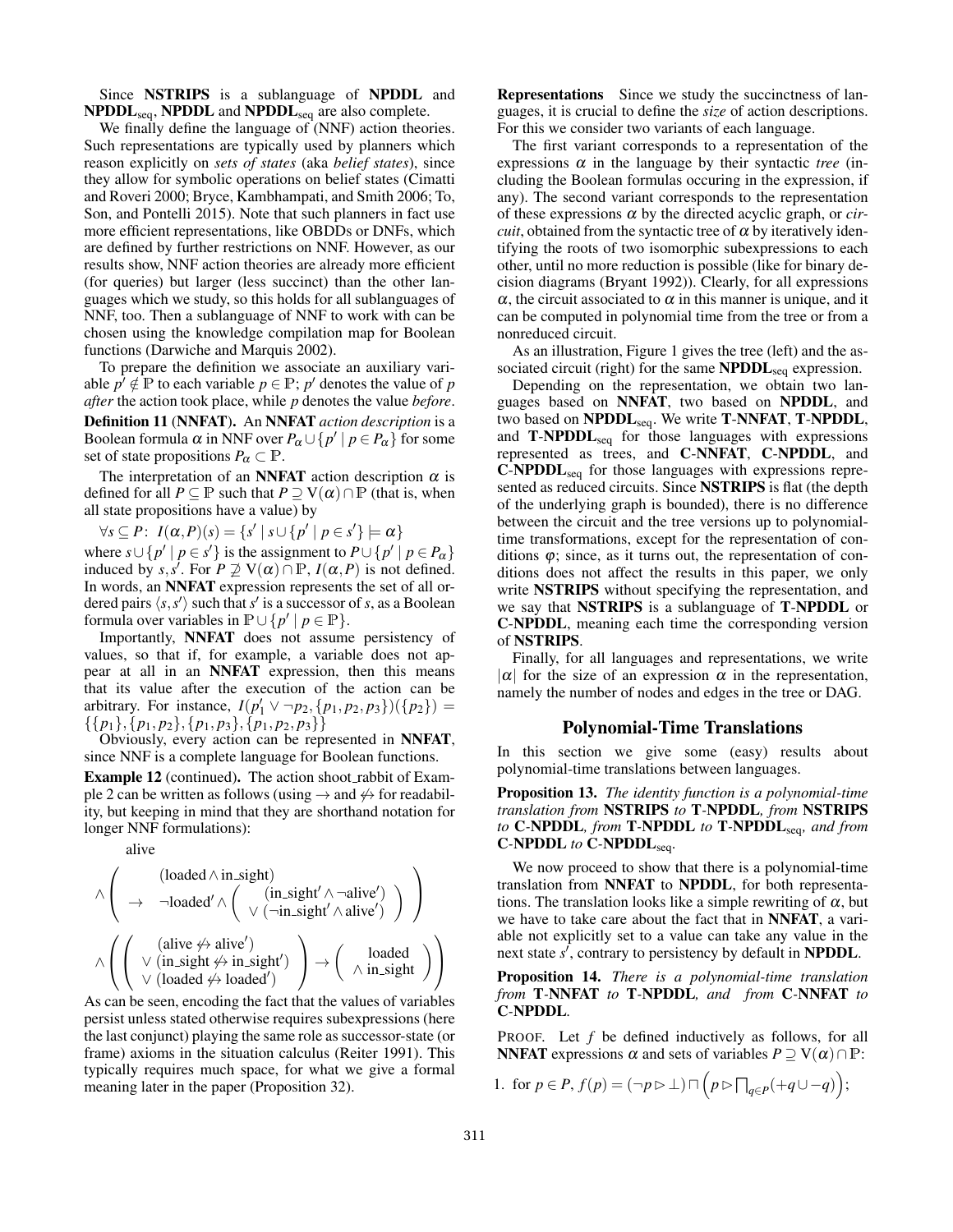

Figure 1: Tree (left) and circuit (right) representations of the same NPDDL<sub>seq</sub> action. Children are ordered from left to right;  $\varphi_T$  (resp.  $\varphi_C$ ) denotes a tree (resp. circuit) for  $\varphi$ . On the right diagram, nodes  $-p_1$  and  $-p_3$  are duplicated for readability.

2. for 
$$
p \in P
$$
,  $f(\neg p) = (p \triangleright \bot) \sqcap (\neg p \triangleright \prod_{q \in P} (+q \cup -q))$ ;  
\n3. for  $p \in P$ ,  $f(p') = +p \sqcap (\prod_{q \in P, q \neq p} (+q \cup -q))$ ;  
\n4. for  $p \in P$ ,  $f(\neg p') = -p \sqcap (\prod_{q \in P, q \neq p} (+q \cup -q))$ ;  
\n5.  $f(\beta \wedge \gamma) = f(\beta) \sqcap f(\gamma)$ ;  
\n6.  $f(\beta \vee \gamma) = f(\beta) \cup f(\gamma)$ .

Items 1–4 take care of the fact that there is no implicit persistency of values in NNFAT. Then it is easy to show by induction that *f* is indeed a translation from NNFAT to NPDDL. In particular, Case 5 works despite the different semantics of  $\wedge$  and  $\Box$  because (by induction) all effects are explicit in both  $f(\beta)$  and  $f(\gamma)$ , so that  $\Box$  acts as  $\land$  in this precise translation. Case 6 works despite the fact that  $\vee$  is inclusive but  $\cup$  is not because the effects brought about by β *and* γ are by definition brought about by, say,  $\beta$  alone and hence, by induction, by  $f(\beta)$  alone, so that ∪ acts as  $\vee$  in this translation.

Since  $f$  rewrites each node of  $\alpha$  independently of the others, it is polynomial-time both when applied to an expression in T-NNFAT (with a result in T-NPDDL) and to an expression in C-NNFAT (with a result in C-NPDDL).  $\square$ 

# Complexity of Queries

We now turn to studying the complexity of *queries* to expressions. We concentrate on three natural queries for planning, corresponding to checking the existence of a transition, deciding applicability of an action, and deciding whether a (sequential) plan reaches a goal. Let  $\langle L, I \rangle$  be a fixed action language, and let  $\alpha, \alpha_1, \ldots, \alpha_k$  denote expressions in *L*,  $P \subseteq P$  denote a set of variables such that  $I(\alpha, P)$  and  $I(\alpha_1, P), \ldots, I(\alpha_k, P)$  are defined, and *s*, *s*' denote *P*-states.

Definition 15 (IS-SUCC). The decision problem IS-SUCC takes as input  $\alpha$ , *P*, *s*, *s*<sup>'</sup>, and asks whether  $s' \in \alpha(s)$ .

Definition 16 (IS-APPLIC). The decision problem IS-APPLIC takes as input  $\alpha$ , *P*, *s*, and asks whether  $\alpha$  (*s*)  $\neq$  **0**.

Definition 17 (ENTAILS). The decision problem ENTAILS takes as input  $\alpha_1, \ldots, \alpha_k, P, s$ , and an **NNF** formula  $\varphi$  over *P*, and asks whether *s'* satisfies  $\varphi$  for all  $s' \in (\alpha_1; \dots; \alpha_k)(s)$ .

It is important to note that if *s* has no successor through  $\alpha_1; \ldots; \alpha_k$ , then it entails any formula  $\varphi$ .

It turns out that the query IS-SUCC is central, hence we start with it.

## Proposition 18. IS-SUCC *can be solved in linear time for* T*-*NNFAT *and* C*-*NNFAT*.*

PROOF. By definition of **NNFAT**,  $s' \in \alpha(s)$  holds if and only if the assignment to  $P \cup \{p' \mid p \in P\}$  induced by *s*,*s'* satisfies  $\alpha$ , which can be decided by replacing each leaf in the representation of  $\alpha$  by its value in *s* or *s'*, then evaluating  $\alpha$  in a bottom-up fashion. Clearly, this can be done in linear time for both tree and circuit representations.  $\Box$ 

## Proposition 19. Is-SUCC *is in* NP *for* T-NPDDL<sub>seq</sub>.

PROOF. We define a witness for a positive instance to be composed of either  $\beta$  or  $\gamma$  for each subexpression  $\beta \cup \gamma$  of  $\alpha$ . Such a witness is clearly of polynomial size, and verifying it amounts to deciding successorship for a deterministic NPDDL<sub>seq</sub> description, which is clearly doable in polynomial time by simulating the (only) execution.  $\square$ 

For hardness, we first define an encoding of a 3-CNF formula  $\varphi$  over *n* variables as an assignment to polynomially many state variables.

Notation 20. Let  $n \in \mathbb{N}$ , and let  $X_n = \{x_1, \ldots, x_n\}$  be a set of variables. Observe that there are a cubic number *N<sup>n</sup>* of clauses of length 3 over *Xn*. We fix an arbitrary enumeration  $\gamma_1, \gamma_2, \ldots, \gamma_{N_n}$  of all these clauses, and we define  $P_n \subset \mathbb{P}$  to be the set of state variables  $\{p_1, p_2, \ldots, p_{N_n}\}$ . Write  $\ell \in \gamma_i$  if the literal  $\ell$  occurs in the clause  $\gamma_i$ . Then to any 3-CNF formula  $\varphi$  we associate the *P<sub>n</sub>*-state  $s(\varphi) = \{p_i \mid i \in \{1, ..., N_n\}, \gamma_i \in$  $\varphi$ , and dually, to any  $P_n$ -state *s*, we associate the 3-CNF formula over  $X_n$ , written  $\varphi(s)$ , which contains exactly those clauses  $\gamma$ *i* for which  $p_i \in s$  holds.

Example 21. Consider an enumeration of all clauses over  $X_2 = \{x_1, x_2\}$  which starts with  $\gamma_1 = (x_1 \vee x_1 \vee x_2), \gamma_2 = (x_1 \vee x_2)$  $x_1 \vee \neg x_2$ ),  $\gamma_3 = (x_1 \vee \neg x_1 \vee x_2)$ ,... Then the 3-CNF  $\varphi = (x_1 \vee \neg x_2)$ *x*<sub>1</sub> ∨ *x*<sub>2</sub>) ∧ (*x*<sub>1</sub> ∨ ¬*x*<sub>1</sub> ∨ *x*<sub>2</sub>) is encoded by *s*( $\varphi$ ) = {*p*<sub>1</sub>, *p*<sub>3</sub>}.

Proposition 22. IS-SUCC *is* NP*-hard for* NSTRIPS*.*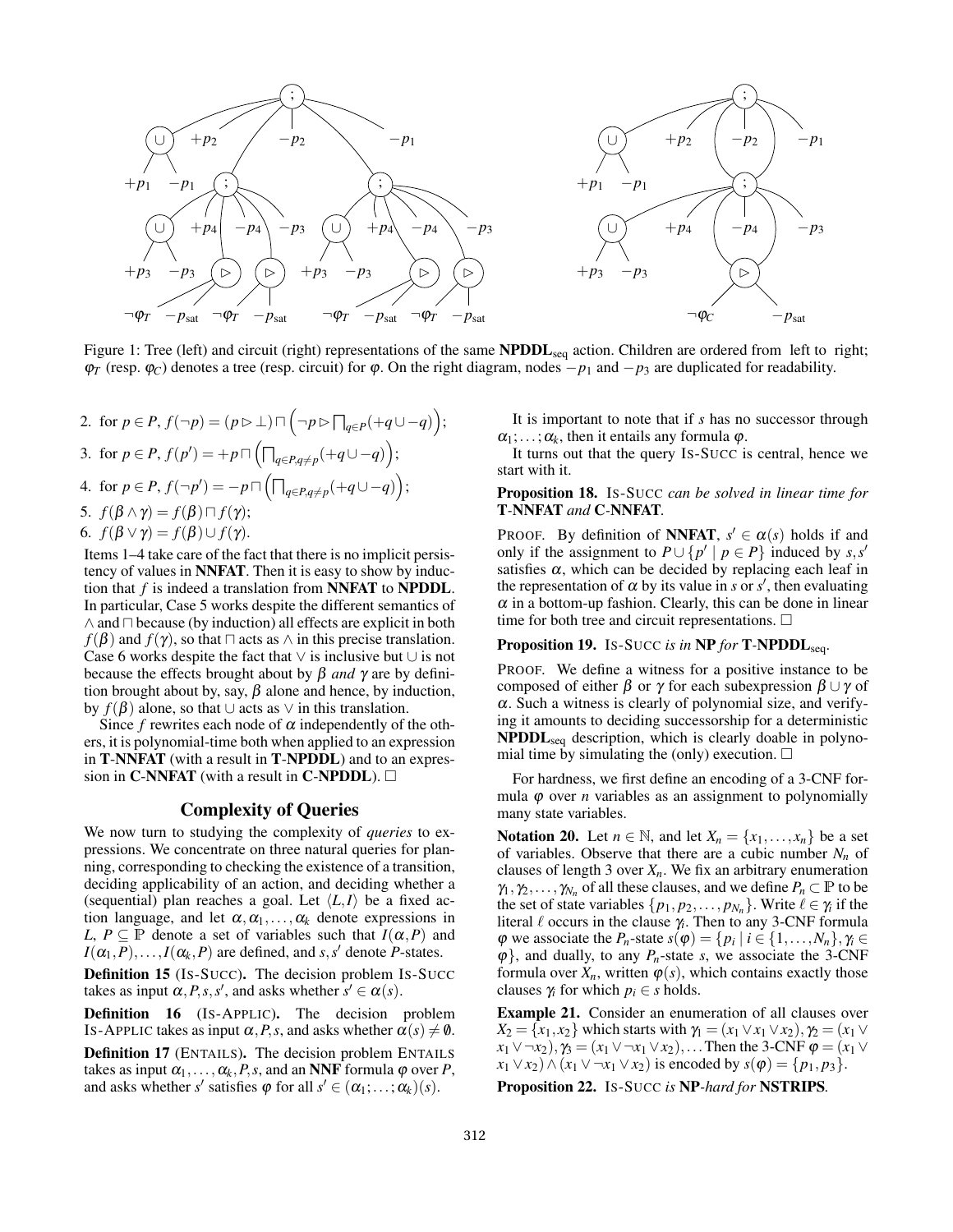PROOF. We give a reduction from 3-SAT. Let  $\varphi$  be a 3-CNF formula over variables  $x_1, \ldots, x_n$  and containing (w.l.o.g.) the clauses  $\gamma_1, \ldots, \gamma_k$  (encoded by  $p_1, \ldots, p_k$ ). We define

$$
\alpha := \prod_{x_i} \left( \top \rhd \left( \left( \bigcap_{\gamma_j \in \varphi \colon x_i \in \gamma_j} + p_j \right) \cup \left( \bigcap_{\gamma_j \in \varphi \colon \neg x_i \in \gamma_j} + p_j \right) \right) \right)
$$

Clearly,  $\alpha$  is a polynomial-time constructible **NSTRIPS** expression. We claim that the state  $\{p_1, \ldots, p_k\}$  is an  $\alpha$ successor of  $\emptyset$  if and only if  $\varphi$  is satisfiable. Indeed,  $\alpha$  can be seen as deciding nondeterministically, for every variable *x<sup>i</sup>* , whether to set it true or false, and then setting  $p_j$  true for all  $\gamma$ *j* which are satisfied by the chosen value. Thus, if all  $p_j$ 's have been set to true, all clauses are satisfied by the chosen assignment to the  $x_i$ 's, and hence  $\varphi$  is satisfiable. Conversely, if  $\varphi$  is satisfiable, then there exists a consistent choice of literals  $\ell_1, \ldots, \ell_n$  which satisfies all  $\gamma_i$ 's. Then the execution of  $\alpha$  which, for each  $x_i$ , chooses the left or the right side of the ∪ choice according to the polarity of  $\ell_i$ , indeed witnesses that  $\{p_1, \ldots, p_k\}$  is an  $\alpha$ -successor of  $\emptyset$ .

As NSTRIPS is a sublanguage of NPDDL and NPDDL<sub>seq</sub>, using Propositions 19 and 22 we get:

Corollary 23. IS-SUCC *is* NP*-complete for* NSTRIPS*,* T*-*NPDDL*, and* T*-*NPDDLseq*.*

IS-SUCC is NP-complete for C-NPDDL as well:

Proposition 24. IS-SUCC *is* NP*-complete for* C*-*NPDDL*.*

PROOF. Hardness follows from Corollary 23, since NSTRIPS is a sublanguage of C-NPDDL. For membership, the intuition is to guess a branch to be chosen for each ∪ node in the circuit as in the proof of Proposition 19. However, in circuits, a ∪-node might have exponentially many paths from the root to it, inducing parallel executions, and in each of these a new child may be chosen.<sup>2</sup>

For that reason, we define a witness of  $s' \in \alpha(s)$  to be the number of times each node in the circuit is executed along an execution of  $\alpha$  leading from *s* to  $s'$ . Hence a witness is a labelling of each node and edge in the circuit by a number in  $[0..2^{|\alpha|}]$  (using  $O(|\alpha|)$  bits per node). We then claim that such a labelling is indeed a witness that  $s' \in \alpha(s)$  holds, if and only if the following six conditions hold:

1. the root is labelled with 1,

- 2. each edge out of a  $\Box$ -node has the same label as its source,
- 3. the labels of the edges out of a ∪-node sum up to the label of their source,
- 4. the edge from a  $\triangleright$ -node  $\alpha$  of the form  $(\varphi \triangleright \beta)$  to node  $\beta$ has the same label as  $\alpha$  if *s* satisfies  $\varphi$ , and 0 otherwise,
- 5. the label of each node is the sum of the labels of the edges pointing to it,
- 6. the action  $\ell_1 \sqcap \cdots \sqcap \ell_k$ , where  $\ell_1, \ldots, \ell_k$  are those leaves of the circuit (that is, elementary assignments  $\pm p$ ) whose label is nonzero, maps  $s$  to  $s'$  (in particular, these assignments are consistent together).

Clearly, this can be verified in polynomial time. Now it can be checked by induction that a labelling of the circuit of  $\alpha$ is correct, as defined by Items 1–5 above, if and only if the action  $\ell_1 \sqcap \cdots \sqcap \ell_k$  of Item 6 is a valid execution of  $\alpha$ , which concludes the proof.  $\square$ 

The proof of Proposition 24 relies on the fact that there is no sequence operator in C-NPDDL, and hence that when a node is executed several times, the order does not matter. For this reason, it cannot be generalized to  $C\text{-}\text{NPODL}_{seq}$ .

Proposition 25. IS-SUCC *is* PSPACE*-complete for* C*-*NPDDLseq*.*

PROOF. For membership, observe that we can simulate all possible executions (induced by nondeterministic choices) of the circuit in polynomial space, and simply decide whether one witnesses that  $s'$  is a successor of  $s$ .

Now for hardness, we give a reduction from the problem of deciding the validity of a QBF of the form  $\Phi =$  $\exists p_1 \forall p_2 \exists p_3 \forall p_4 \dots \exists p_{2n-1} \forall p_{2n}$ :  $\varphi$ , where  $\varphi$  is a 3-CNF formula. Given such a QBF, let  $p_{sat} \in \mathbb{P}$  be a fresh variable, define  $\alpha_n$  to be the **NPDDL**<sub>seq</sub> expression  $\neg \varphi \triangleright -p_{\text{sat}}$ , and for  $i = n-1, \ldots, 0$ , define  $\alpha_i$  to be

$$
(+p_{2i+1}\cup-p_{2i+1});+p_{2i+2}\,;\alpha_{i+1}\,;-p_{2i+2}\,;\alpha_{i+1}\,;-p_{2i+1}\,
$$

Clearly,  $\alpha_0$  has a circuit of size polynomial in  $\varphi$  (*e.g.*, Fig. 1) (right) depicts  $\alpha_0$  for  $n = 2$ ).

Intuitively, the action guesses a value for  $p_{2i+1}$ , then verifies that together with  $p_{2i+2}$  set to true, the nested formula  $\alpha_{i+1}$  is valid, then that together with  $p_{2i+2}$  set to false instead,  $\alpha_{i+1}$  is again valid, and finally resets  $p_{2i+1}$  to false. Then it can be shown that the reduction is correct, using induction on  $i = n, n-1, \ldots, 0$  with the following hypothesis:

for all literals  $\ell_1, \ldots, \ell_{2i}$  over  $p_1, \ldots, p_{2i}$ , respectively, the state  $s = \{p_{\text{sat}}\} \cup \{p_j \mid \ell_j = p_j\}$  is an  $\alpha_i$ -successor of itself if and only if  $\Phi_i :=$ ∃ $p_{2i+1}$ ∀ $p_{2i+2}$ ... ∃ $p_{2n-1}$ ∀ $p_{2n}$  $\varphi_{|\ell_1,...,\ell_{2i}}$  is valid,

where  $\varphi_{|\ell_1,\ldots,\ell_{2i}}$  denotes propositional conditioning, that is,  $\varphi$  with the occurrences of  $p_1, \ldots, p_{2i}$  replaced by their value and simplified. In the end, we obtain that  $s = \{p_{\text{sat}}\}$  is an  $\alpha_0$ successor of itself if and only if  $\Phi_0$  is valid, which concludes the proof since by construction we have  $\Phi_0 = \Phi$ .  $\Box$ 

We now turn to the query IS-APPLIC.

Proposition 26. IS-APPLIC *is* NP*-complete for* T*-*NNFAT *and* C*-*NNFAT*.*

PROOF. Membership is clear, because applicability of  $\alpha$  in *s* can be justified by giving a successor, which can be verified in linear time for both T-NNFAT and C-NNFAT by Proposition 18. For hardness, let  $\varphi$  be a propositional formula over variables  $p_1, \ldots, p_n$ , and let  $\alpha$  be the **T-NNFAT** expression obtained from  $\varphi$  by replacing each  $p_i$  with  $p'_i$ . Then clearly,  $\alpha$  is applicable in any state (say in  $s = \emptyset$ ) if and only if  $\varphi$ is satisfiable. Hence IS-APPLIC is NP-hard for T-NNFAT, and clearly this entails NP-hardness for C-NNFAT also.  $\Box$ 

For a state *s* let  $\psi_s$  denote the formula  $(\bigwedge_{p \in s} p) \wedge (\bigwedge_{p \notin s} \neg p)$ . Lemma 27. IS-SUCC *is polynomial-time reducible to* IS-APPLIC *for* T*-*NPDDLseq *and* C*-*NPDDLseq*.*

<sup>2</sup>For instance, the bottom left ∪ node in the expression of Figure 1 (right) is executed twice along any execution of the action.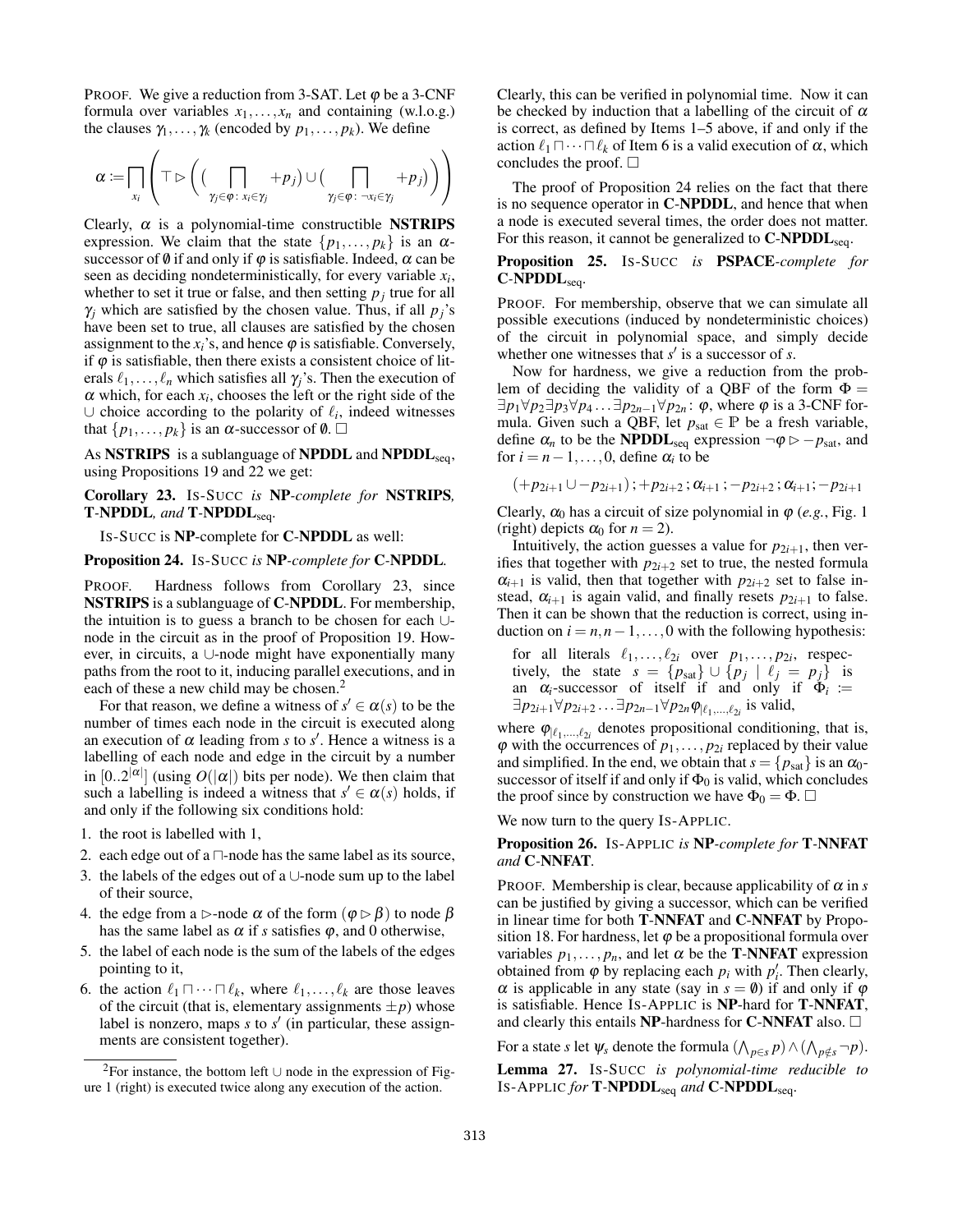PROOF. Let  $\alpha$  be a (tree- or circuit) **NPDDL**<sub>seq</sub> action. For all states *s*, *s'* we have  $s' \in \alpha(s)$  if and only if  $\alpha$ ;  $(\neg \psi_{s'} \triangleright \bot)$ is applicable in  $s$ .  $\square$ 

Corollary 28. IS-APPLIC *is* NP*-complete for* NSTRIPS*,* T*-*NPDDL*,* C*-*NPDDL*, and* T*-*NPDDLseq*, and it is* PSPACE*-complete for* C*-*NPDDLseq*.*

PROOF. For **NPDDL**<sub>seq</sub> hardness follows from Lemma 27 together with the previous results about IS-SUCC. For **NSTRIPS:** a 3-CNF  $\varphi$  is satisfiable if and only if the **NSTRIPS** action  $\alpha_{\varphi}$  is applicable in  $s = \varnothing$ , where  $\alpha_{\varphi}$  is obtained by replacing every *p* in  $\varphi$  by  $+p$ ,  $\neg p$  by  $-p$ ,  $\vee$ by ∪,  $\land$  by  $\Box$  and by inserting a  $\top \triangleright$  before every former 3-clause (e.g. the 3-CNF  $(p_1 ∨ ¬ p_2 ∨ ¬ p_3) ∧ (p_1 ∨ p_2 ∨ p_3)$ ) over variables  $\{p_1, p_2, p_3, p_4\}$  would become ( $\top \triangleright (+p_1 \cup$  $-p_2 \cup -p_3)$ )  $\sqcap (\top \rhd (+p_1 \cup +p_2 \cup +p_3))$ . For membership in NP, since IS-SUCC is in NP for all these languages, it suffices to define a witness for Is-APPLIC with input  $\alpha$ , *s*, to be a successor *s'* together with a witness for  $s' \in \alpha(s)$ . Finally, for membership in PSPACE, it suffices to guess a successor and verify it in polynomial space (Proposition 25).  $\Box$ 

We finally turn to the query ENTAILS.

Proposition 29. ENTAILS *is* coNP*-complete for* T*-*NNFAT*,* C*-*NNFAT*,* NSTRIPS*,* T*-*NPDDL*,* C*-*NPDDL*, and* T*-*NPDDLseq*. Hardness holds even if the input sequence is restricted to contain only one action.*

PROOF. For membership, recall that deciding successorship is in NP for all the languages. Fix a language *L*. Suppose we are given a state *s*, a formula  $\varphi$ , and *L*-actions  $\alpha_1, \ldots, \alpha_k$ . To show that the given sequence of actions does *not* entail  $\varphi$  it is enough to guess a sequence of states  $s_1, s_2, \ldots s_k$  with  $s_1 \in \alpha_1(s), s_2 \in \alpha_2(s_1), \ldots, s_k \in \alpha_k(s_{k-1}),$  and  $s_k \not\models \varphi$ , and guess the corresponding certificates for  $s_i \in \alpha_i(s_{i-1})$ . Then the non-entailment can be verified in polynomial time.

For hardness, fix  $P = \{p_1, \ldots, p_n\}$ . Observe that all languages can encode the "omnipotent" action  $a \, (\forall s, a(s) :=$  $(2^P)$  efficiently, either by  $\alpha = p'_1 \vee \neg p'_1$  (for **NNFAT**) or by  $\alpha = \prod_{p \in P} (+p \cup -p)$ . Now let  $\varphi$  be a 3-CNF formula over *P*. Then  $\varphi$  is *not* satisfiable if and only if all assignments to *P* satisfy  $\neg \varphi$ , which amounts to all  $\alpha$ -successors of an arbitrary state (say  $s = \emptyset$ ) satisfying  $\neg \varphi$ , which is indeed an entailment problem with a single action.  $\square$ 

Proposition 30. ENTAILS *is* PSPACE*-complete for* C*-*NPDDLseq*.*

PROOF. Suppose we are given a state  $s \subseteq P$ , a formula  $\varphi$  over  $P = \{p_1, \ldots, p_n\}$ , and  $\alpha_1, \ldots, \alpha_k$  with  $\alpha_i$ in C-NPDDL<sub>seq</sub>. PSPACE-membership is obvious for the same reason as for IS-SUCC: we simulate every execution of  $\alpha_1$ ; ...;  $\alpha_k$  (each time using a polynomial amount of space) and check whether the resulting state satisfies  $\varphi$ . Now we recall that if a state has no successors through  $\alpha$  then it entails any formula  $\varphi$ . Hardness follows from a reduction of the complement of Is-APPLIC to ENTAILS:  $\alpha$  is not applicable in *s* if and only if  $\alpha$ ;  $-p_1$  entails  $\varphi$  in *s*, with  $\varphi := p_1$ . Indeed, if  $\alpha$  is applicable in *s*, then  $\alpha$ ; -*p*<sub>1</sub> leads to at least one state *s'* with  $p_1 \notin s'$ , while if it not applicable in *s*, then all its successors (vacuously) satisfy  $\varphi$ .  $\Box$ 

# Succinctness

We now give negative results about the existence of polynomial-*size* translations, hence about the relative *succinctness* of languages (Darwiche and Marquis 2002). Recall that all the languages which we study are complete.

Our separation results use the *nonuniform* complexity class **P/poly** of all decision problems such that for all  $n \in$ N, there is a polynomial-time algorithm which decides the problem for all inputs of size *n* (Arora and Barak 2009). The assumption  $NP \nsubseteq P/poly$  which we use is a standard one; in particular,  $NP \subseteq P/poly$  would imply a collapse of the polynomial hierarchy at the second level (Karp-Lipton theorem).

We start with **NPDDL** and **NNFAT**. Using Notation 20, for all  $n \in \mathbb{N}$  we define the **NPDDL** (but not **NSTRIPS**) expression  $\alpha_n^{\text{sat}}$  by

$$
\alpha_n^{\text{sat}} = \prod_{x \in X_n} \left( \left( \prod_{\gamma : x \in \gamma_i} (+p_i \cup \varepsilon) \right) \cup \left( \prod_{\gamma : \neg x \in \gamma_i} (+p_i \cup \varepsilon) \right) \right)
$$

Intuitively,  $\alpha_n^{\text{sat}}$  chooses an assignment (true or false) to each variable in  $X_n$  (outermost ∪). Whenever it chooses an assignment for *x*, for each possible clause which is satisfied by this assignment (innermost  $\sqcap$ ), it chooses whether to include this clause into the result, or not(innermost ∪). Hence it builds a formula which is satisfied at least by its choices, and clearly, any satisfiable 3-CNF formula can be built in this manner.

**Lemma 31.** *Let*  $n \in \mathbb{N}$ *, and let*  $\varphi$  *be a* 3-CNF *formula over*  $X_n$ *. Then*  $\varphi$  *is satisfiable if and only if*  $s(\varphi)$  *is an*  $\alpha_n^{\text{sat}}$ *successor of the state* /0*.*

Proposition 32. *There is no polynomial-size translation from* T*-*NPDDL *to* T*-*NNFAT*, nor from* C*-*NPDDL *to* C*-*NNFAT*, unless* NP ⊆ P/poly *holds.*

PROOF. The size of  $\alpha_n^{\text{sat}}$  is clearly polynomial in *n* in both the tree and circuit representations. Assume that there is a polynomial-size translation *f* from T-NPDDL to **T-NNFAT**, and for all  $n \in \mathbb{N}$  let  $\beta_n^{\text{sat}} = f(\alpha_n^{\text{sat}})$ . Then the following is a nonuniform polynomial time algorithm for the 3-SAT problem; given a 3-CNF  $\varphi$  :

1. encode  $\varphi$  into a state  $s(\varphi)$  as in Notation 20;

2. decide whether  $s(\varphi)$  is a  $\beta_n^{\text{sat}}$ -successor of the state  $\varnothing$ ;

3. if yes, claim that  $\varphi$  is satisfiable, otherwise unsatisfiable.

All steps are polynomial-time (Proposition 18), the algorithm is correct (Lemma 31), and it depends only on the number of variables in  $\varphi$  (which is polynomially related to its size), hence this is indeed a nonuniform polynomial time algorithm for 3-SAT. Hence  $NP \subseteq P/poly$  holds.

The proof is exactly the same for circuits.  $\Box$ 

Before proceeding to show that  $N\text{PDDL}_{\text{seq}}$  is strictly more succinct than NPDDL, we need the following technical result about restricting an action to pairs of states  $\langle s, s' \rangle$ which satisfy a given assignment to a subset of the variables.

Lemma 33. *Let P and Q be disjoint sets of variables, and* α *be a* T*-*NPDDL *(resp.* C*-*NPDDL*) expression for a* (*P*∪ *Q*)-action. Let  $t ⊆ Q$  be an assignment to the variables in *Q. Then we can compute a* T*-*NPDDL *(resp.* C*-*NPDDL*)*  $\alpha$  *expression*  $\alpha$ <sub>*lt*</sub> for a P-action which satisfies  $\alpha$ <sub>*lt*</sub> (*s*) = {*s'* \*t*<sup> |</sup>  $s' \in \alpha(s \cup t), s' \cap Q = t$ } *in time polynomial in*  $|\alpha|$ *.*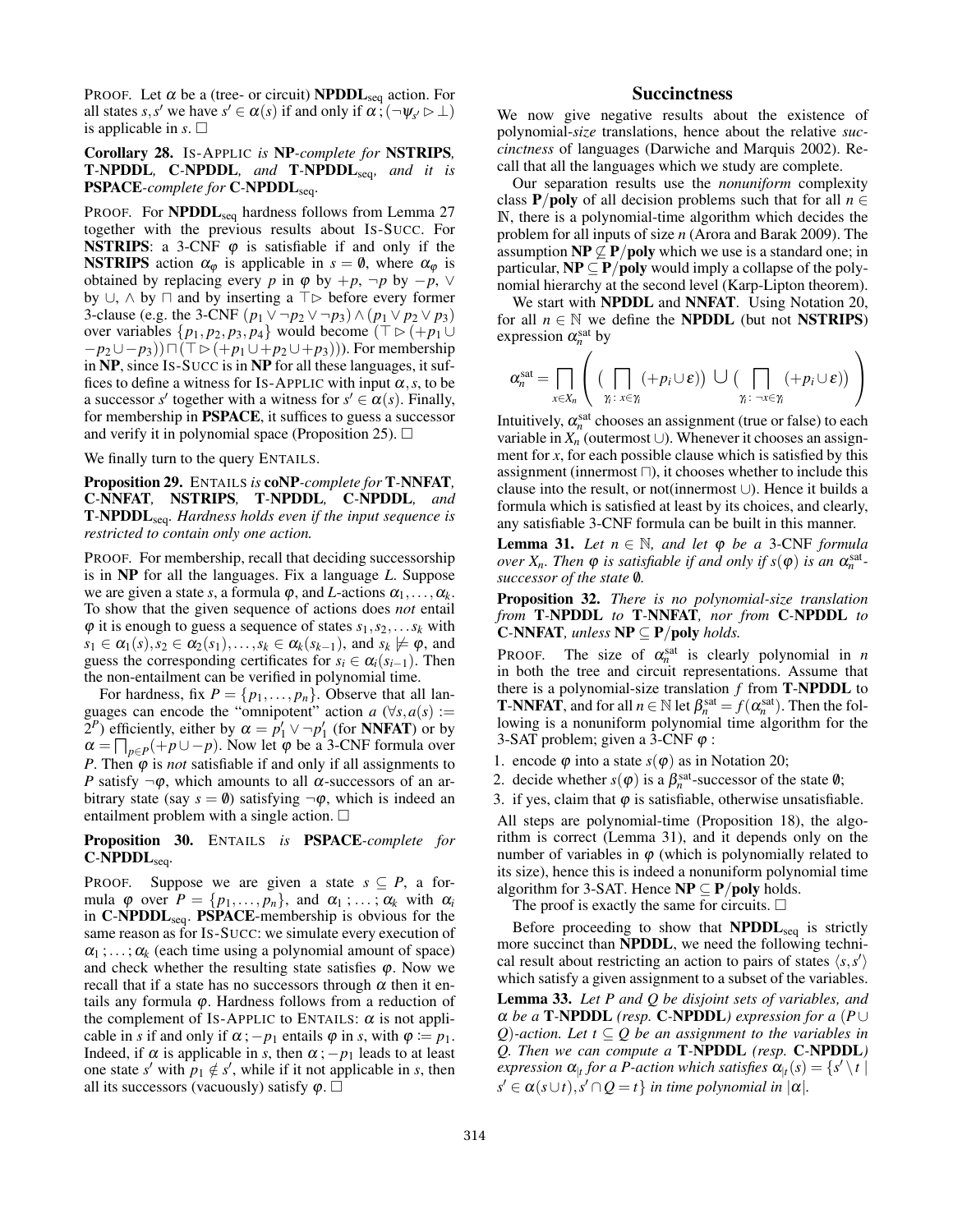| Query          | <b>NSTRIPS</b> | <b>T-NNFAT</b> | C-NNFAT     | T-NPDDL      | <b>C-NPDDL</b> | $T-NPDDLsea$ | $C\text{-}\text{NPDDL}_{\text{sea}}$ |
|----------------|----------------|----------------|-------------|--------------|----------------|--------------|--------------------------------------|
| Is-Succ        | $NP$ -cpl.     | lin. time      | lin. time   | $NP$ -cpl.   | $NP$ -cpl.     | $NP$ -cpl.   | <b>PSPACE-cpl.</b>                   |
| IS-APPLIC      | $NP$ -cpl.     | $NP$ -cpl.     | $NP$ -cpl.  | $NP$ -cpl.   | $NP$ -cpl.     | $NP$ -cpl.   | <b>PSPACE-cpl.</b>                   |
| <b>ENTAILS</b> | $coNP$ -cpl.   | $coNP$ -cpl.   | $coNP-cpl.$ | $coNP$ -cpl. | $coNP$ -cpl.   | $coNP$ -cpl. | <b>PSPACE-cpl.</b>                   |

Table 1: Summary of the complexity results for the queries. The languages (except NSTRIPS) are ordered according to their succinctness, i.e. the tree (circuit) representation of a language on the left is strictly less succinct than the tree (circuit) representation of a language on the right. We do not compare succincntess of tree and circuit representations.

PROOF. Simply replace all leaves of the form  $+q$  with  $q \in$ *Q* ∩*t* by  $\varepsilon$ , all leaves of the form  $+q$  with  $q \in Q \setminus t$  by ⊥ (failure), and dually for  $-q$ , and for all subexpressions  $\varphi$   $\triangleright$ β, simplify  $\varphi$  by the assignment *t* to Q.  $\Box$ 

Proposition 34. *There is no polynomial-size translation from* T*-*NPDDLseq *to* T*-*NPDDL*, nor from* C*-*NPDDLseq *to* **C**-NPDDL, unless  $NP \subseteq P/poly$  *holds.* 

PROOF. Let  $n \in \mathbb{N}$ , and let  $\varphi$  be a 3-CNF formula over a set of variables  $\{p_1^{\varphi}, \ldots, p_n^{\varphi}\} \subseteq \mathbb{P}$ . Recall from Notation 20 that we can encode  $\varphi$  over a set  $P_n \subseteq \mathbb{P}$  (we assume w.l.o.g. $P_n \cap$  $\{p_1^{\varphi}, \ldots, p_n^{\varphi}\} = \emptyset$ . Finally, let  $p_{\text{sat}} \in \mathbb{P}$  be a fresh variable. We define  $\gamma_n^{\text{sat}}$  to be the following **NPDDL**<sub>seq</sub> expression:

$$
\left|\bigcap_{i=1}^n (+p_i^{\varphi} \cup -p_i^{\varphi});(\psi_n \triangleright +p_{\text{sat}}) \sqcap (\neg \psi_n \triangleright -p_{\text{sat}}); \left|\bigcap_{i=1}^n -p_i^{\varphi}\right|\right|
$$

where  $\psi_n$  is the NNF  $\bigwedge_{i=1}^{N_n} (\neg p_i \vee \bigvee_{\ell \in \gamma_i} \ell)$ , which is satisfied if and only if each clause  $\gamma$ <sub>i</sub> which is in  $\varphi$  (as witnessed by  $p_i$  being true) is also satisfied. In words,  $\gamma_n^{\text{sat}}$  guesses an assignment to  $V(\varphi)$ , then sets  $p_{sat}$  according to whether  $\varphi$  is satisfied by this assignment, and finally resets all guessed variables to false. Note that  $\gamma_n^{\text{sat}}$  depends on *n* but not on  $\varphi$ , and that  $\gamma_n^{\text{sat}}$  is polynomial in *n*.

Clearly,  $s(\varphi) \cup \{p_{\text{sat}}\}$  is a  $\gamma_n^{\text{sat}}$ -successor of  $s(\varphi)$  if and only if  $\varphi$  is satisfiable. Hence the following decision problem is NP-hard:

- *Input:* a 3-CNF formula φ
- *Question:* is  $s(\varphi) \cup \{p_{\text{sat}}\}\$ a  $\gamma_n^{\text{sat}}$ -successor of  $s(\varphi)$ ?

Now assume that there is a polynomial-size translation *f* from **T-NPDDL**<sub>seq</sub> to **T-NPDDL**. Fix  $n \in \mathbb{N}$ , and let  $\delta_n^{\text{sat}} =$ *f*( $\gamma_n^{\text{sat}}$ ). Let  $\varphi$  be a 3-CNF formula. Since  $\delta_n^{\text{sat}}$  is in **NPDDL**, we can apply Lemma 33 with  $Q = P_n \cup \{p_1^{\phi}, \ldots, p_n^{\phi}\}\$  and  $t = s(\varphi)$ , to get an expression in which the only occuring variable is  $p_{\text{sat}}$ , and  $\{p_{\text{sat}}\}$  is a successor of  $\emptyset$  if and only if  $s(\varphi) \cup \{p_{\text{sat}}\}$  is a  $\delta_n^{\text{sat}}$ -sucessor of  $s(\varphi)$ , that is, if and only if  $\varphi$  is satisfiable. Now since this expression has only one variable, it is easy to see that successorship can be decided in polynomial time, implying  $NP \subseteq P/poly$ .

The proof is exactly the same for circuits.  $\Box$ 

## Conclusion

We studied several languages for describing nondeterministic actions along two criteria: succinctness and complexity of different decision problems natural to automated planning. We also considered two representations, by trees and by circuits. Our results are summarized in Table 1, where we have

ordered languages with respect to their relative succinctness (we emphasize that we did not study the relative succinctness of two representations of the same language).

One conclusion is that converting an NPDDL specification into an NNFAT representation necessarily yields an explosion in some cases. Hence it can be worth developing planners which tackle directly the PDDL specification (Lesner and Zanuttini (2011) proposes one for the stochastic case), or, dually, to ask the experts to specify actions directly in NNFAT, so as to avoid the conversion. The latter may indeed make sense in some settings, since NNFAT can be seen as a declarative language (it is easy to specify that the action sets  $p_1$  to the same value as  $p_2$ , for instance), quite complementary to **PDDL**, which is more "imperative".

Also interesting is the different complexity of queries for  $N\text{PDDL}_{\text{seq}}$  with trees or circuits. While it is intuitively clear that there must be some languages which are strictly less compact with trees than with circuits, and languages with less tractable queries with circuits than with trees, this gives a concrete example of this phenomenon. Finally, it is interesting that the complexity of the three queries is the same for tree-represented NPDDL with or without sequence. This means that as far as these queries are concerned, one can let an expert use the richer language for specifying actions, and a solver can just compile away sequence operators efficiently and work with plain NPDDL, as if the specification was constrained to be in this language.

Our picture is almost complete for the languages which we studied: we only leave open the relative succinctness of NSTRIPS and NNFAT on the one hand, and NSTRIPS and NPDDL on the other hand. Our main perspective is a more systematic study, for languages constructed using combinations of features like the sequence operator, modalities, Kleene star, etc. A very expressive language to consider is DL-PPA (Herzig, Maris, and Vianey 2019). Another perspective is to consider languages for stochastic actions, and for actions with observations (and hence queries on *belief states* rather than states). We are also interested in studying the complexity of other queries, e.g. counting and enumerating successors or randomly generating a successor state. The ultimate goal is to draw clear pictures of what language to choose depending on the queries which are used by, *e.g.*, a planning algorithm or a simulator.

# Acknowledgements

This work has been supported by the French National Research Agency (ANR) through project PING/ACK (ANR-18-CE40-0011).